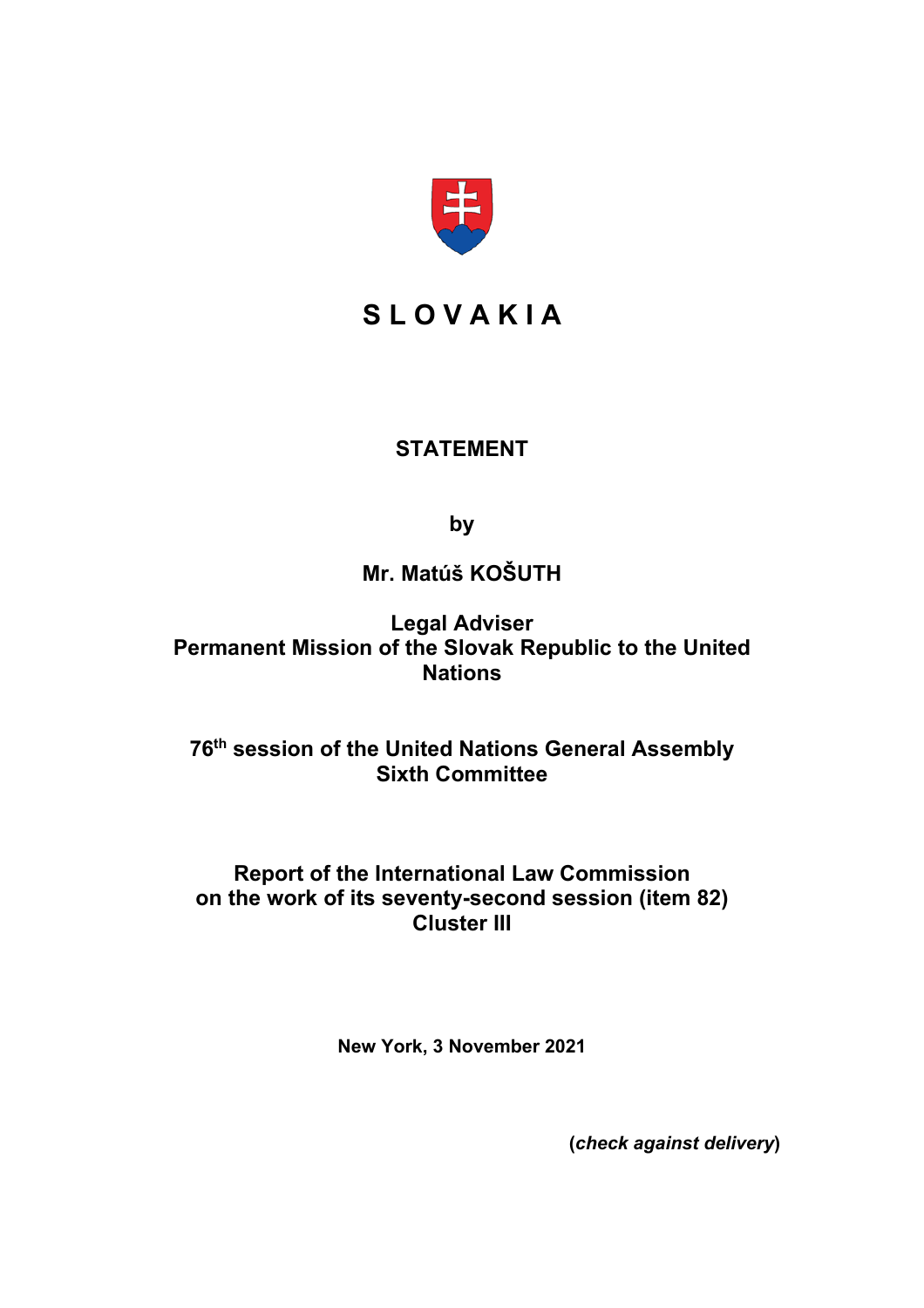### Madam Chair,

In my today's intervention, I will address Chapters VII and VIII of the ILC Report, i.e. the topics "**Succession of States in respect of State responsibility**" and "**General principles of law**". I thank the Chairman of the ILC for having presented the respective parts of the ILC Report to us last week.

### Madam Chair,

Addressing first the topic of **Succession of States in respect of State responsibility**, I would like to thank Special Rapporteur Professor Pavel Šturma for his fourth report and commend the Commission for the provisional adoption of draft articles 7, 8 and 9 together with commentaries thereto.

At the outset, I would like to present a few general observations on the topic and the future program of Commission's work thereon.

In our view, consideration of the topic by the Commission can contribute to clarifying rules governing the legal consequences of internationally wrongful acts prior to the date of succession, in particular those relating to reparation. We reiterate our appeal from previous statements that the work of the Commission shall maintain consistency with the Vienna Conventions of 1978 and 1983, as well as the Draft Articles on Nationality of Natural Persons in relation to the Succession of States of 1999. Regarding the final outcome of the work of the ILC, we retain our position that a set of draft articles, as currently chosen by the Special Rapporteur, is the most appropriate form. This is without prejudice to the question of a future convention that shall be decided by the States after the ILC will have finalized its work on the topic. While taking note of the Special Rapporteur's hope to adopt the entire set of articles on first reading already in this year, we tend to agree with more cautious approach on the speed of the Commission in concluding the topic.

Continuing with more specific comments on the provisionally adopted draft articles, Slovakia welcomes that the Commission strived to uphold the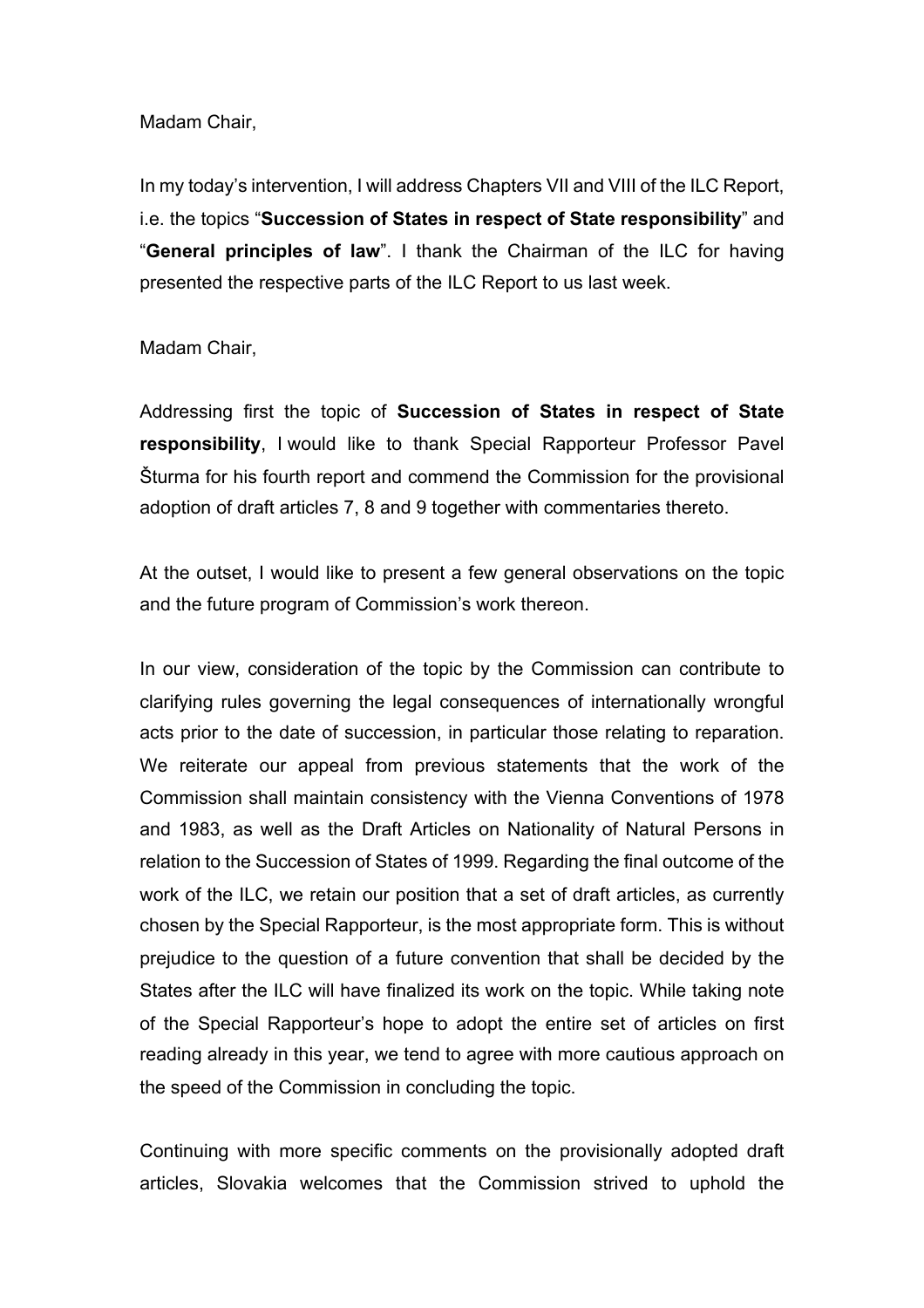conformity of draft article 7 and 8 with the Articles on responsibility of States for internationally wrongful acts. However, we have some doubts about their added value and relevance for the present topic. The wording of draft article 7 focuses primarily on the situation of an internationally wrongful act of successor State after the date of succession, which is entirely governed by the articles on the responsibility of States, and not relevant for the present topic. In our opinion, the article could rather contain a clear rule on whether a successor State succeeds in the responsibility for an internationally wrongful act of a continuous character of a predecessor State that commenced prior to the date of succession or whether there are any specificities of succession regime resulting from the continuous character of the internationally wrongful act. It would equally be relevant to explore aspects regarding reparations, if not made in full by the predecessor State or aspects related to the reverse situation of internationally wrongful act committed against the predecessor State and continuing after the date of succession. With regards to the draft article 8, it purely duplicates paragraphs 2 a 3 of article 10 of articles on responsibility of States.

Concluding our remarks on the topic, we generally agree with paragraphs 2 and 3 of the draft article 9. However, we believe the language of the paragraph 2 might be streamlined in relation to addressing the injury in order to strengthen the position of the injured State.

#### Madam Chair,

Turning to the topic of **General principles of law**, Slovakia wishes to thank Special Rapporteur Mr. Marcelo Vázquez-Bermúdez for his second report. We also commend the Commission for provisionally adopting draft conclusions 1, 2 and 4 and the commentaries thereto, and the Secretariat for preparing the memorandum surveying the case-law of inter-State arbitral tribunals and international criminal courts and tribunals of a universal character, as well as relevant treaties for the Commission's future work on the topic.

### Madam Chair,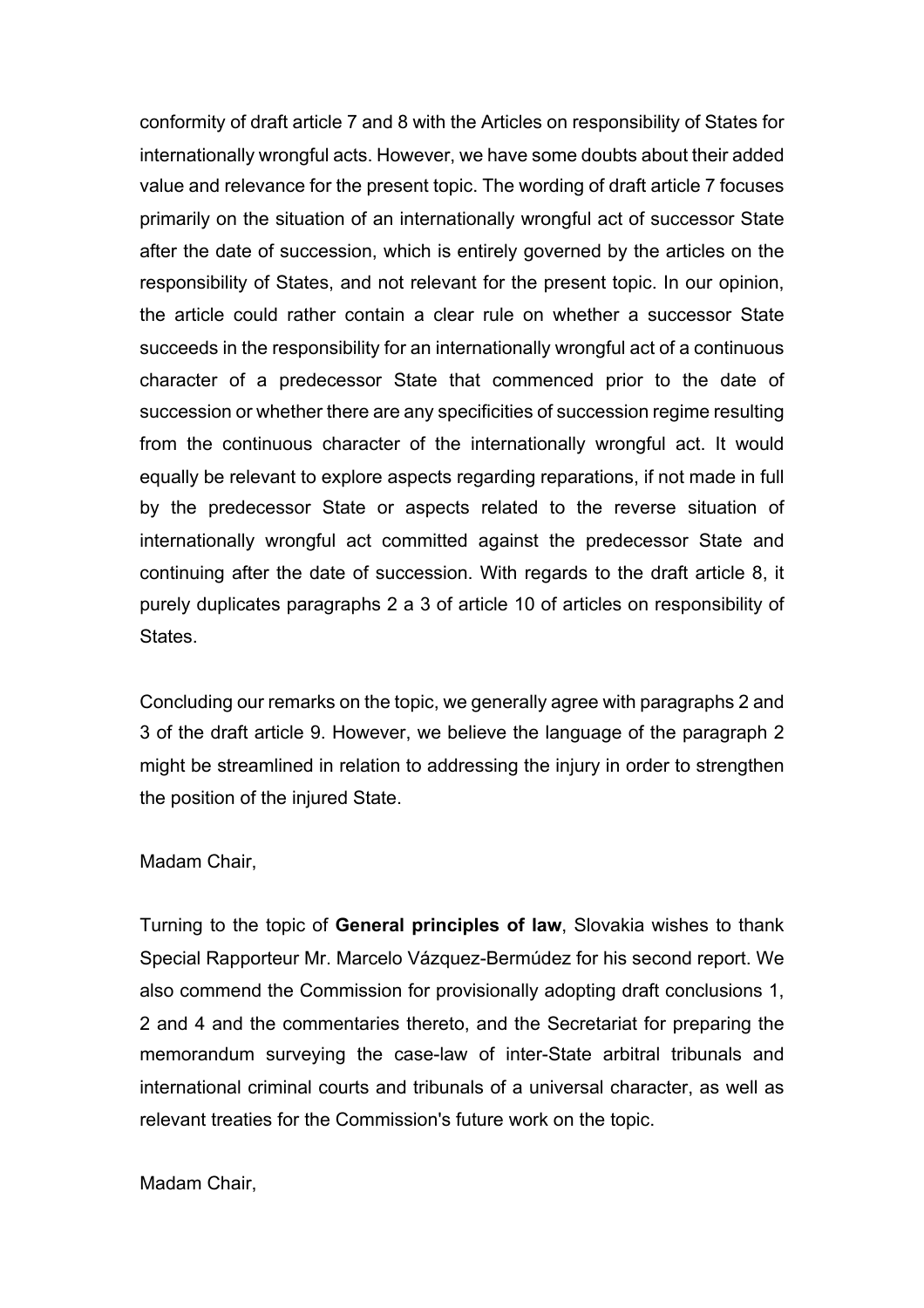Allow me to present our views first on the draft conclusions provisionally adopted by the Commission and then on the draft conclusions as contained in the Special Rapporteur's second report.

With regards to the commentaries to the draft conclusion 1, Slovakia welcomes that the Commission eventually decided to exclude a reference to formal sources of international law. While we have continuously argued that Article 38 (1) (c) of the Statute of the International Court of Justice should draw the trajectory in approaching general principles of law, we are not convinced that the Statute itself had ever meant to categorize them as formal source of international law. Rather, it had specified what the Court should apply in its decision-making in cases of *non liquet*. Theoretically speaking, general principles of law are not, in our view, formed by a normative legal process resulting in a creation of a legal norm, but rather by a theoretical generalization of domestic legal norms provided that the principles so inducted are common to the legal systems of the world. Hence, they lack, in their nature, the element of normativity, which remains with the norms they are abstracted from. For that reason, we believe that categorization of general principles of law as a material source of international law, and even more generally as a source of international law, should be further explored.

Moving to the draft conclusion 2, we concur with the Commission that the term "civilized nations" is anachronistic and welcome the chosen wording of "community of nations". Another alternative to be examined is the term "community of States".

Slovakia also welcomes the draft conclusion 4 aiming to provide the guidance on how to determine the existence and content of a general principle of law. However, since we presume that general principles of law are recognized in and stemming from *foro domestico*, thus originating in the national legal systems, we do not consider their transposition to the international legal system as the necessary requirement of their existence. Moreover, we do not reckon a possibility of a general principle of law not being in compliance with fundamental